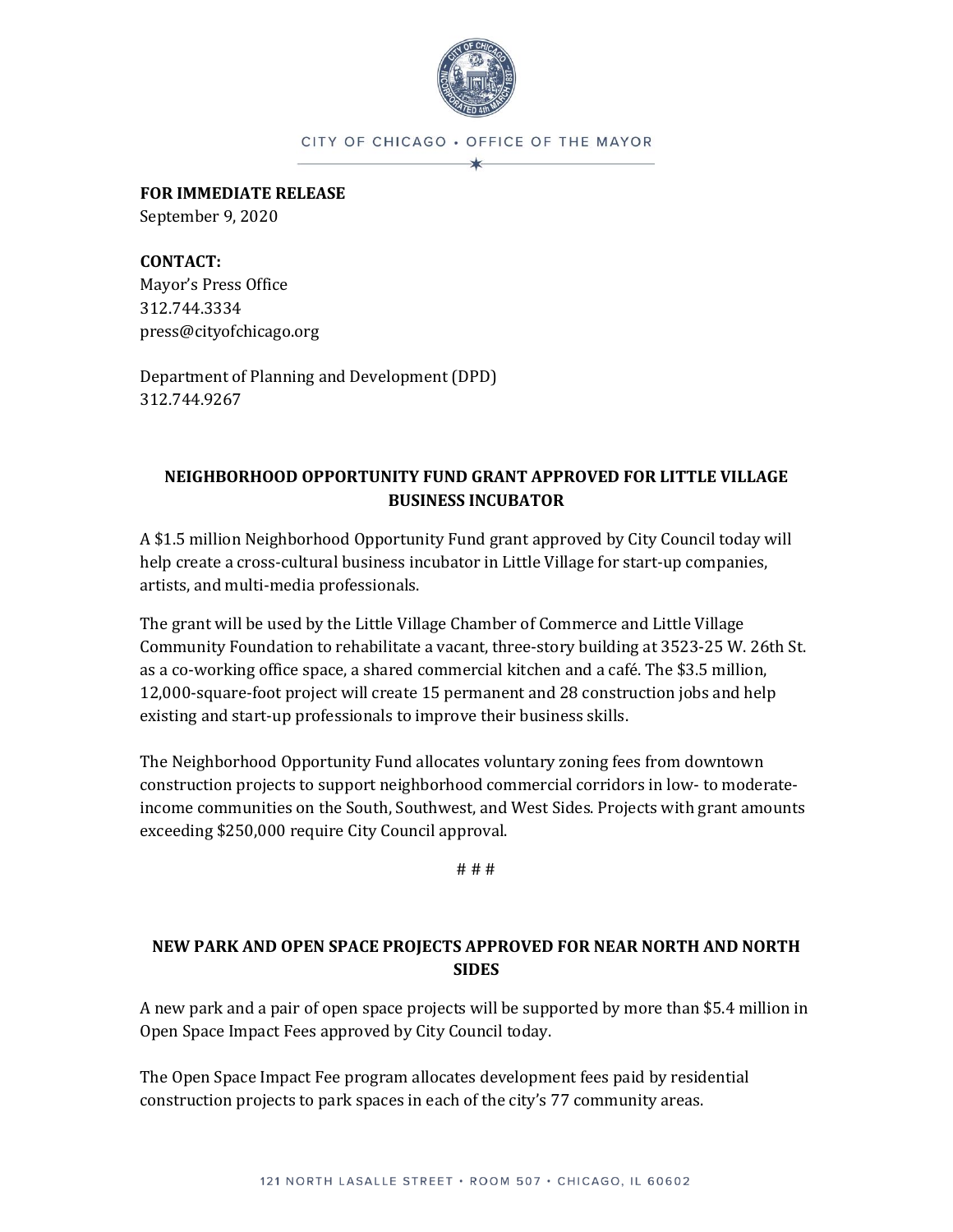

CITY OF CHICAGO . OFFICE OF THE MAYOR  $\star$ 

### **DuSable Park,** 400 N Lake Shore Dr.

The Chicago Park District's long-planned DuSable Park on the Near North Side will be supported through \$5 million in Open Space Impact Fees. Located at the mouth of the Chicago River, the three-acre park is planned to include green space and landscaping, lighting, a plaza, seating areas and historical markers honoring Jean Baptiste Point du Sable, who became the area's first non-indigenous settler when he lived along the river in the 1780s. The remainder of the \$15 million-project will be financed by developer Related Midwest through a separate agreement involving a mixed-use project planned for adjacent property.

## **A.N. Pritzker School,** 2009 W Schiller St.

Pritzker School in West Town will be reimbursed \$400,000 in Open Space Impact Fees for the second phase of its outdoor school improvement project. The fees will pay for a new playground with rubber surfacing, new pathways, landscaping, and water fountains. The balance of the \$540,000 project will be paid by a state grant. The project's \$1.4 million first phase included \$100,000 in Open Space Impact Fee support for basketball courts, a running track, a multi-sport turf field, and a drainage system.

### **Montrose Metra Community Gardens,** 4400 block of N Ravenswood Ave.

The expansion of the Montrose Metra Community Gardens in Lincoln Square will be financed through \$91,000 in Open Space Impact Fees, which will reimburse the NeighborSpace Land Trust for the installation of raised beds, fencing, signage, and benches along a Metra railroad embankment. The balance of the \$96,000 project is being financed through private donations.

#### # # #

### **LAND SALE WILL SUPPORT DEVELOPMENT OF NORTH AUSTIN COMMUNITY CENTER**

A \$25 million community center will be developed in Austin through a City-owned land sale approved by City Council today.

The proposed North Austin Community Center will be constructed on five acres of vacant, City-owned land at North Laramie Avenue and West Moffat Street. The two-story, 140,000 square-foot complex will include indoor basketball courts, batting cages, a multi-purpose room, classrooms, and community meeting rooms. Planned by developers By the Hand Club for Kids and Grace & Peace Fellowship church, the multi-phase project is expected to create up to 50 permanent jobs.